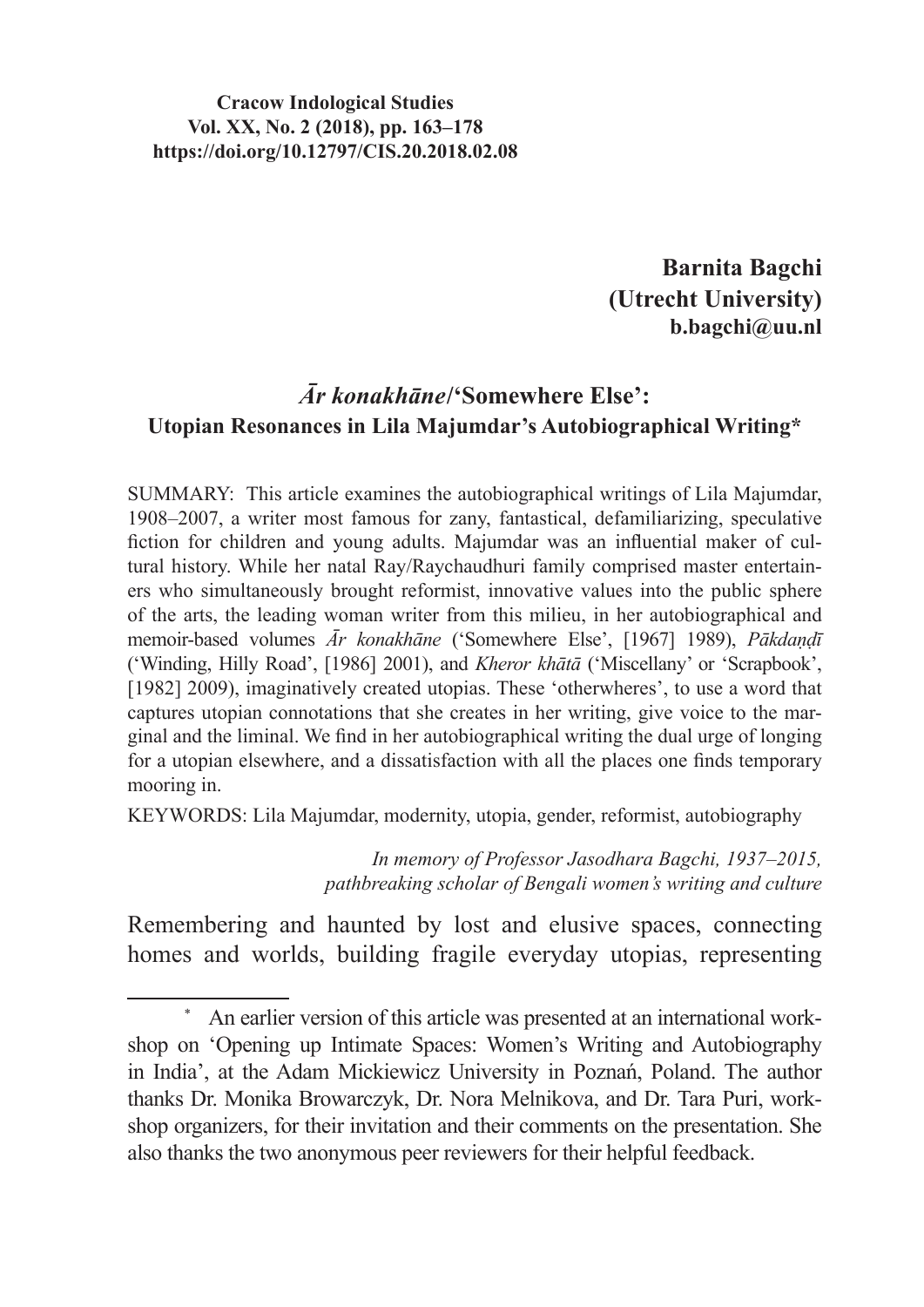dystopian personal worlds, women's autobiographical writing often modulates itself in a defamiliarizing key (Smith and Watson 2010). In the nineteenth and twentieth centuries, a period of modernity, many south Asian female (auto)biographical "I"s, notably also Lila Majumdar's,<sup>1</sup> whose work is analysed in this article, stake out textual spaces for radically other selves, creating idioms of memory and desire which simultaneously articulate loss and agency: Tanika Sarkar's work on Rāsasundarī Devī's *Āmār Jīban* (Sarkar 1999) articulated this simultaneity memorably. That women's autobiographical writing at its most striking unsettles assumptions of even feminist scholars is borne out by Sarkar's now classic 1999 book. Rāsasundarī's autobiography is analysed by Sarkar as a text full of abstraction and a crafted devotionality. *Āmār Jīban* is a text that is neither cosy nor domestic or obviously 'feminine', and it constantly creates distances between the narrated and the written self, while also being a text in which theatrical metaphors for the world drawing partly from Vaisnava Hinduism are strong. Sarkar's study of Rāsasundarī's *Āmār Jīban*, an autobiographical text of the late nineteenth century written by an old woman, became and remains a landmark in studies of south Asian women's autobiographical writing.

In my article, I examine utopian resonances in the autobiographical and memoir-based writings of Lila Majumdar, 1908–2007, children's writer, autobiographer, and humourist. After introducing the thematic triangle of women's autobiography in Bengali, utopias as the longing for elsewhere (literal translation of *ār konakhāne* of the title), and Lila Majumdar's life and work, the article investigates utopian resonances in three interrelated autobiographical works by Majumdar. Majumdar, who represents herself throughout her autobiographical writing as a hot-tempered, stubborn tomboy in her growing years, writes memorably feisty, humorous autobiographical pieces. She is a writer who also unsettles stereotypical assumptions about women's

<sup>1</sup> I have spelt this writer's name as Lila Majumdar, since she is well known to readers in this Roman spelling. I have chosen not to use the transliterated spelling Līlā Majumadāra, though I adduce it here for the record.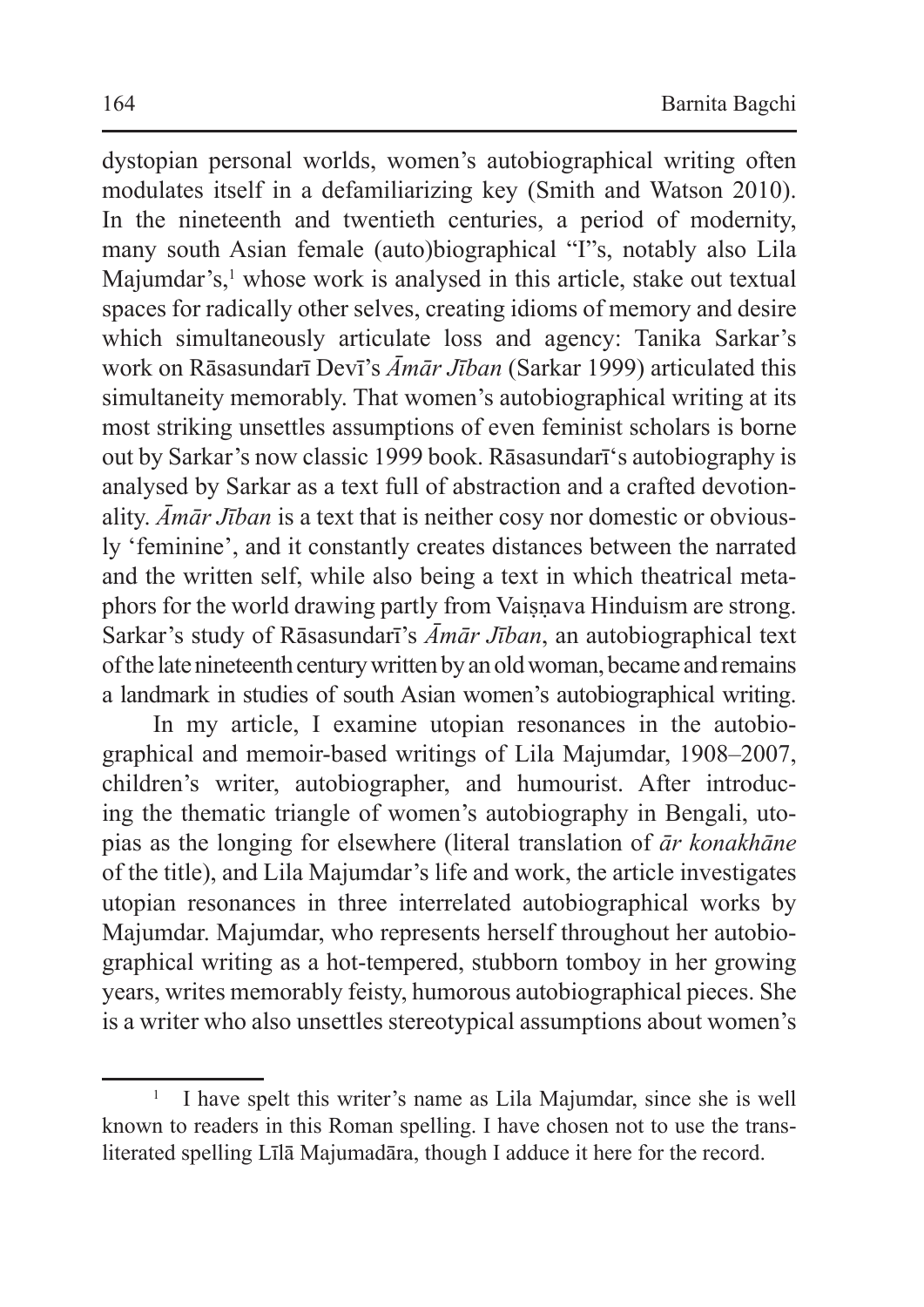writing, since she is most famous for zany, fantastical, defamiliarizing, often mischievous, sometimes speculative fiction for children and young adults. The title of one of her autobiographies, *Ār konakhāne*, translates literally as 'somewhere else', and has utopian resonances. The phrase itself brings to mind *Balākā*, 'Flight of Swans', a haunting poem by Rabindranath Tagore, about the perennial desire found in nature and man to be somewhere else, in perpetual restlessness; the poem images, for example, a mountain which wishes to become the scudding, disappearing clouds of summer.

The wings of the empty universe resound with this song – 'Not here, but somewhere, somewhere, somewhere beyond!' (George 1992: 487)

That desire to be somewhere else/somewhere beyond has connotations of utopia, a mode and a resonance in human thought and imagination (Bagchi 2012: 2, 7). Utopia is a polysemic word, which is why the term resonance, with its connotation of multiple senses and echoes, is apt to designate utopian imagination. We outline below in what senses we use utopia in this article. Utopia connotes a place (topos), actual or imagined, enshrining social dreaming. Utopia is a place of the good, and a place which is nowhere to be found: paradox, ambiguity, and janus-facedness are embedded in a very modern punning coupling of the good, 'eu', and the nonexistent, 'ou', made by Thomas More in his Greek neologism 'utopia', the title of his eponymous book, which was written in Latin (1516). Utopias are often poised between hope and fear, reality and imagination, aspiration and irony. It is widely accepted in the scholarly community today that utopia and dystopia are universal, or that they can be translated across cultures and periods (Bagchi 2012; Sargent 2010). Modern SouthAsian literature and culture are also full of utopian practices and resonances. Lila Majumdar was a writer who straddled the full length of the twentieth century, and who excelled in writings for children, particularly nonsensical, fantastic, and ghostly writing. She also penned three acclaimed volumes of autobiographical writing: apart from *Ār konakhāne* (mentioned earlier, [1967] 1989), they are *Pākdanḍī* ('Winding, Hilly Road', [1986] 2001), and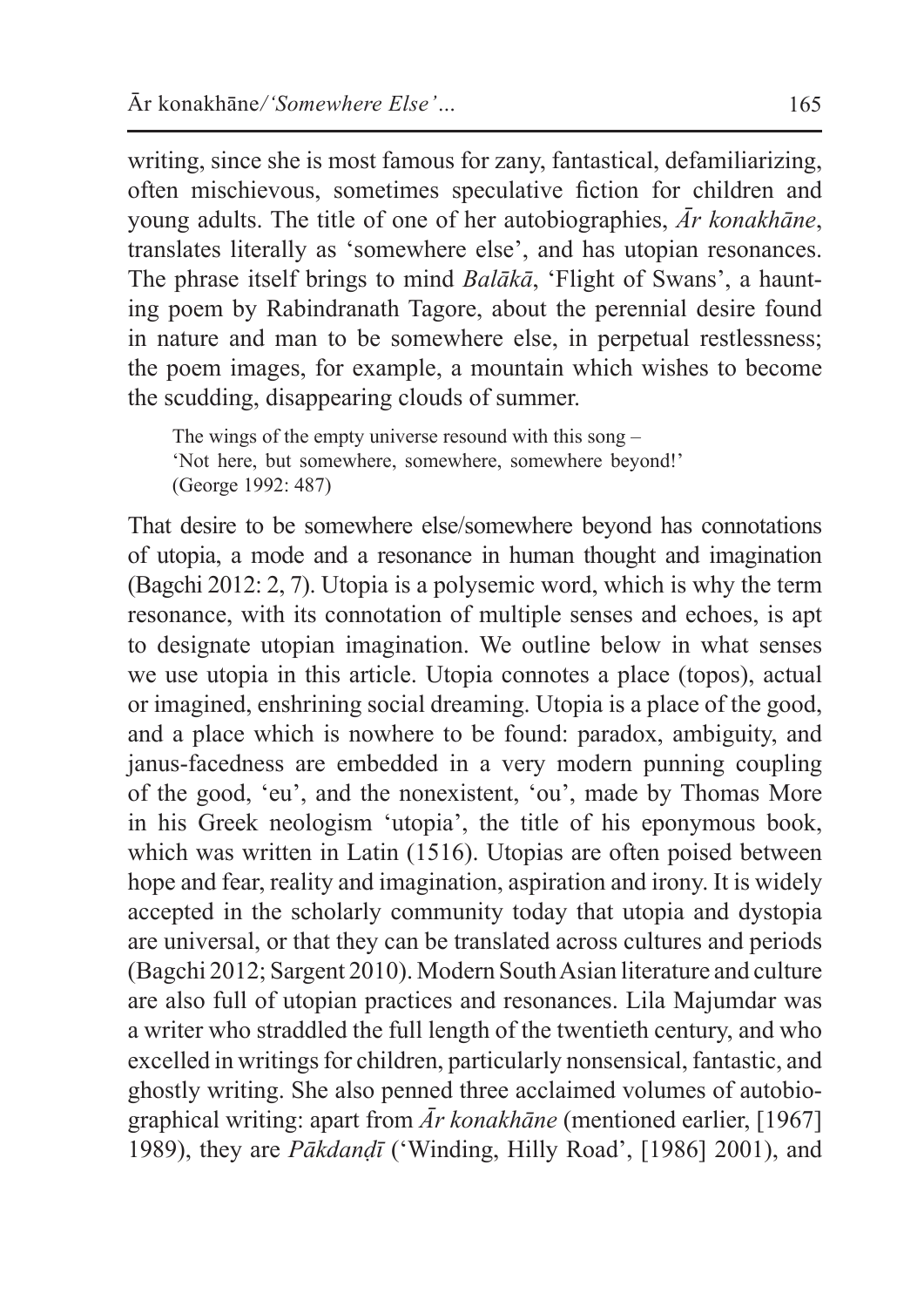*Kheror khātā* ('Miscellany', [1982] 2009). She creates utopias throughout her oeuvre, including in her autobiographical writing. These otherwheres that she creates in her writing give voice to the marginal and the liminal, with her writing being published as colonial India transformed into post-Independence India.

Jacqueline Dutton has recently argued that "based on the evidence available to us regarding the diverse belief systems and worldviews, cultural manifestations and socio-political movements that demonstrate fundamentally utopian visions, it seems that the desire for a better way of being in the world is indeed a universal concept" (Dutton 2010: 250). As far as children's literature and fantasy are concerned, it is now well-known that utopian possible worlds, often better worlds, are powerful grounding elements in such writing: the hundredacre woods in the Pooh stories, Hogwarts school in the Harry Potter books—examples can be multiplied. Lila Majumdar's children's writing also constructs a variety of possible worlds, characteristically set in the everyday, which quickly, defamiliarizingly turn into the absurd, the zany, and the darkly comic. But I argue that to see her only as children's writer is to do injustice to the richly complex and multidimensional ways in which she functioned as writer, as well as to the ways in which utopia as a mode and resonance can be traced in her oeuvre and life, including in her memoirs and autobiographical writing. Her autobiographical writings need also to be seen as key resources for understanding the cultural history of modernity in twentieth-century South Asia.

Majumdar described herself also as a writer of '*ājgubi*' literature, which she herself translated as 'fantasy' (Majumdar 2001: 423); she did not see herself as writing science fiction (ibid.). As writer of fantasy, I would argue, she understood the resonances of utopia, which, like fantasy-writing, is a kind of speculative fiction, taking risks in imagining reality at a slant; this trait also shows up in her autobiographical writing. Majumdar also has a playful, wideranging, spatial imagination, which is important in understanding the 'topos' at the heart of utopia. The mountains of northeast India,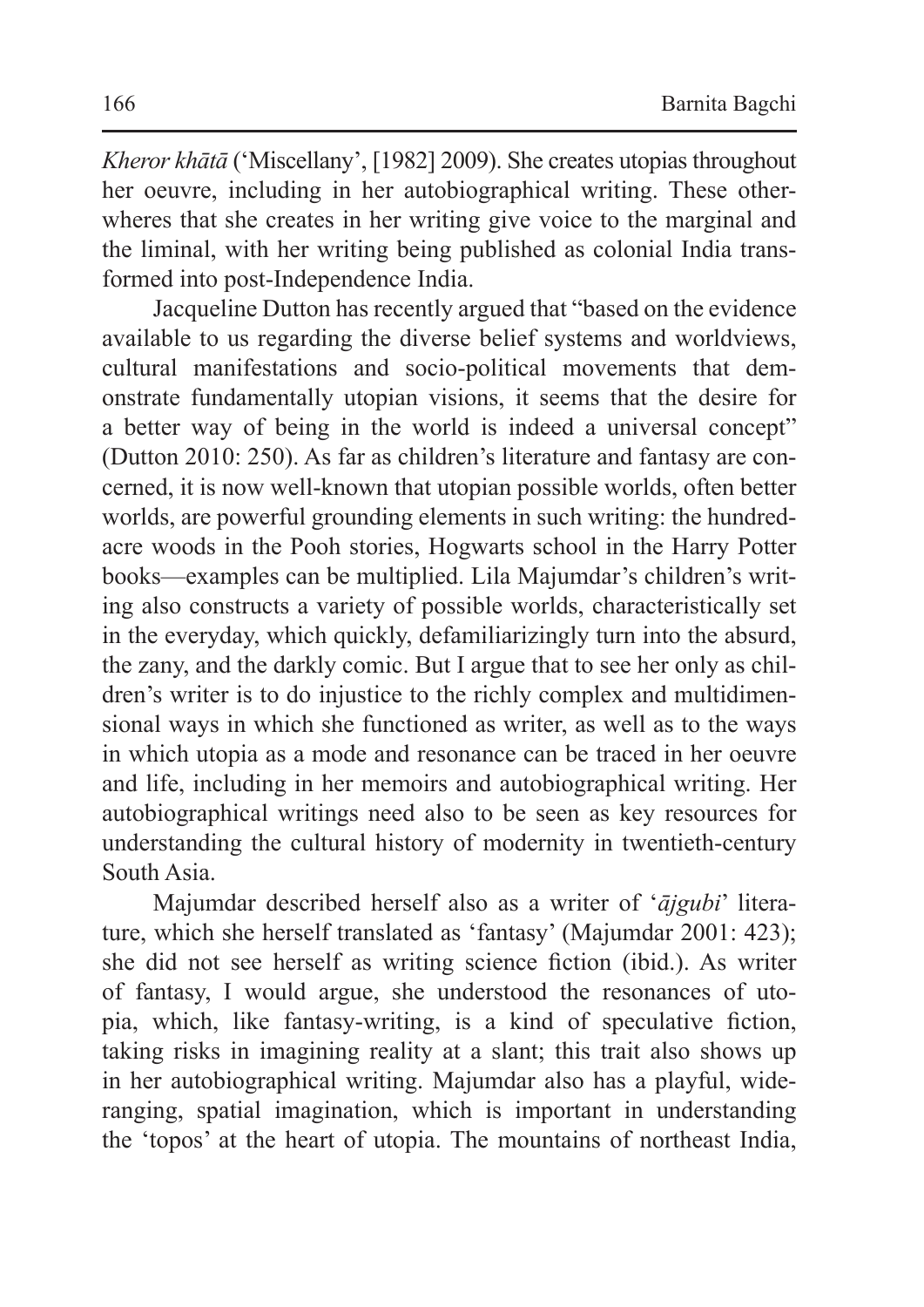the houses of colonial Calcutta, the worlds of indigenous peoples in Shillong or in Dumka: these become Majumdar's possible worlds in her autobiographical writing too. This combines most interestingly with Majumdar's hailing from a line of Brahmo reformist men and women, in the spheres of gender, social work, and social ethics, and with herself being strongly reformist in spirit.

Perhaps most fundamental to understanding utopian resonances in Majumdar's work is the dual urge of longing for a utopian elsewhere, and a dissatisfaction with all the places one finds temporary mooring in as the title of the book *Ār konakhāne* suggests. The desire for mooring, love, and attachment is in Majumdar's work in constant dialogue with a sense of loss and even a desire for the loss that comes with unmooring. These oscillatory impulses towards uniquely beautiful places filled with ethical people, and a restlessness with permanent anchoring in such spaces, characterize Majumdar's autobiography: I argue that these are utopian resonances, characterised by the same restlessness and imagination of possible, elusive worlds that one associates semantically with utopia. One also gets a sense of female-centred heterotopia in Majumdar's memoirs, notably in *Kheror khātā*, of zany women who carve their own liminal spaces (between sanity and madness, tradition and modernity, science and spirituality) in the everyday world.

In times of modernity, of felt and experienced historical change and transition to a 'new' age from an 'old' one (Lowe 2001: 11), humanity imagines utopian possible worlds. We see in Majumdar's writing one kind of discourse of modernity: a kind that deliberately and distinctively believes that one can find modernities in people and practices that are too often stereotypically thought of as traditional, such as female ancestors, and such modern individuals, especially women, from the past create a sense of an otherwhere, carrying, like utopia, many of the values Majumdar espoused strongly in her writing, such as strength, intelligence, imagination, independence, down-to-earthness, eccentricity, stubbornness, and mischievousness.

Before we discuss the utopian resonances in Majumdar's autobiographical writing, it would be salient to place her within her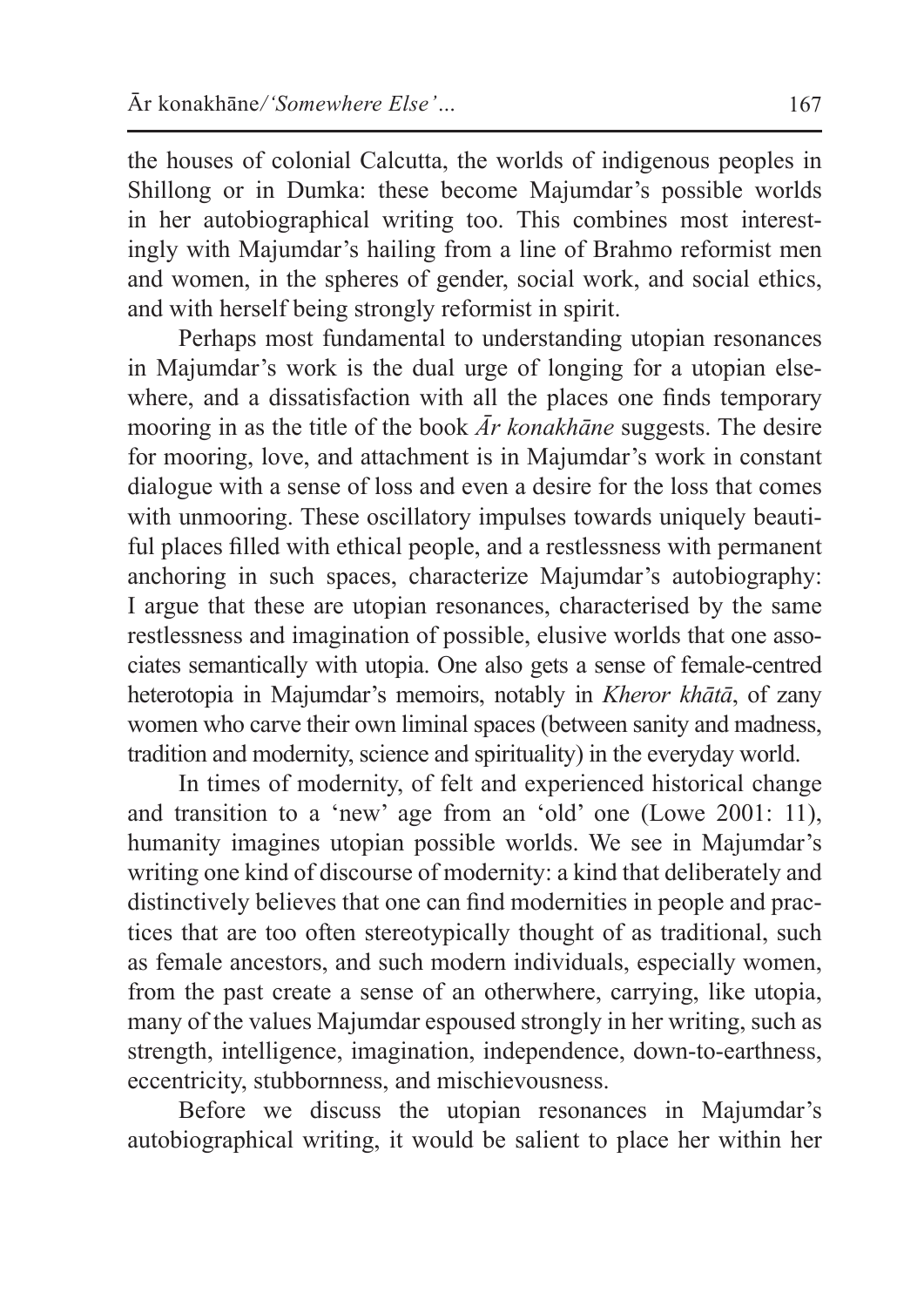culturally and socially reformist and innovative milieu. Her natal family, the Ray and Raychaudhuri family, included among its members her uncle, the children's writer and publisher Upendrakiśor Rāyacaudhuri (1863–1915); his son, printer, editor, publisher and writer of fantasy and nonsense literature Sukumar Ray (Sukumāra Rāya) (1887–1923); and Sukumar's son, the filmmaker and children's writer, Satyajit Ray<sup>2</sup> (1921–1992). Majumdar and Satyajit Ray spearheaded writing for children in Bengal through their own work; they also co-edited the children's magazine *Sandeśa*, from 1961 to 1995. A large part of Majumdar's natal family belonged to the reformist, monotheist Brahmo Samaj founded by Rammohan Roy (Ramamohana Rāya) in the nineteenth century. Members of this group were highly active in the movement for women's education in India. In 1923, the year Sukumar Ray died, Majumdar published in *Sandeśa* for the first time. Her last work also appeared in *Sandeśa* in 1996. From 1928–1931, at a time when Sukumar's brother Subinay temporarily kept the magazine alive valiantly, Majumdar published stories, some illustrated by herself, there. Majumdar topped the MA in English Literature at Calcutta University, went to Darjeeling for a while to teach, and was headhunted by Rabindranath Tagore, who, having read her work in *Sandeśa*, thought of her as suitable for the children's section of the school founded by him, Pātha Bhavana in Śāntiniketana, but set her instead, because of her high level of education, to teaching English for the higher sections in that school. She also taught in colleges in Calcutta briefly. In 1933, after falling in love, she married a Hindu dentist, after which her Brahmo father disowned her. She retained cordial bonds with her mother and siblings. From 1939 onwards, she was associated with the welfarist organization 'Anandamela' (Assembly of Joy), but also, at the time of the Bengal Famine of 1943, with the left-leaning organization Mahilā Ātmarakṣā Samiti (Women's Self-Defence Association), and the Indian Food Committee. 1939 saw the publication of her first book, for children,

<sup>&</sup>lt;sup>2</sup> Since Satyajit Ray is well known to the non-Indian world in this spelling of his name, I have retained this spelling.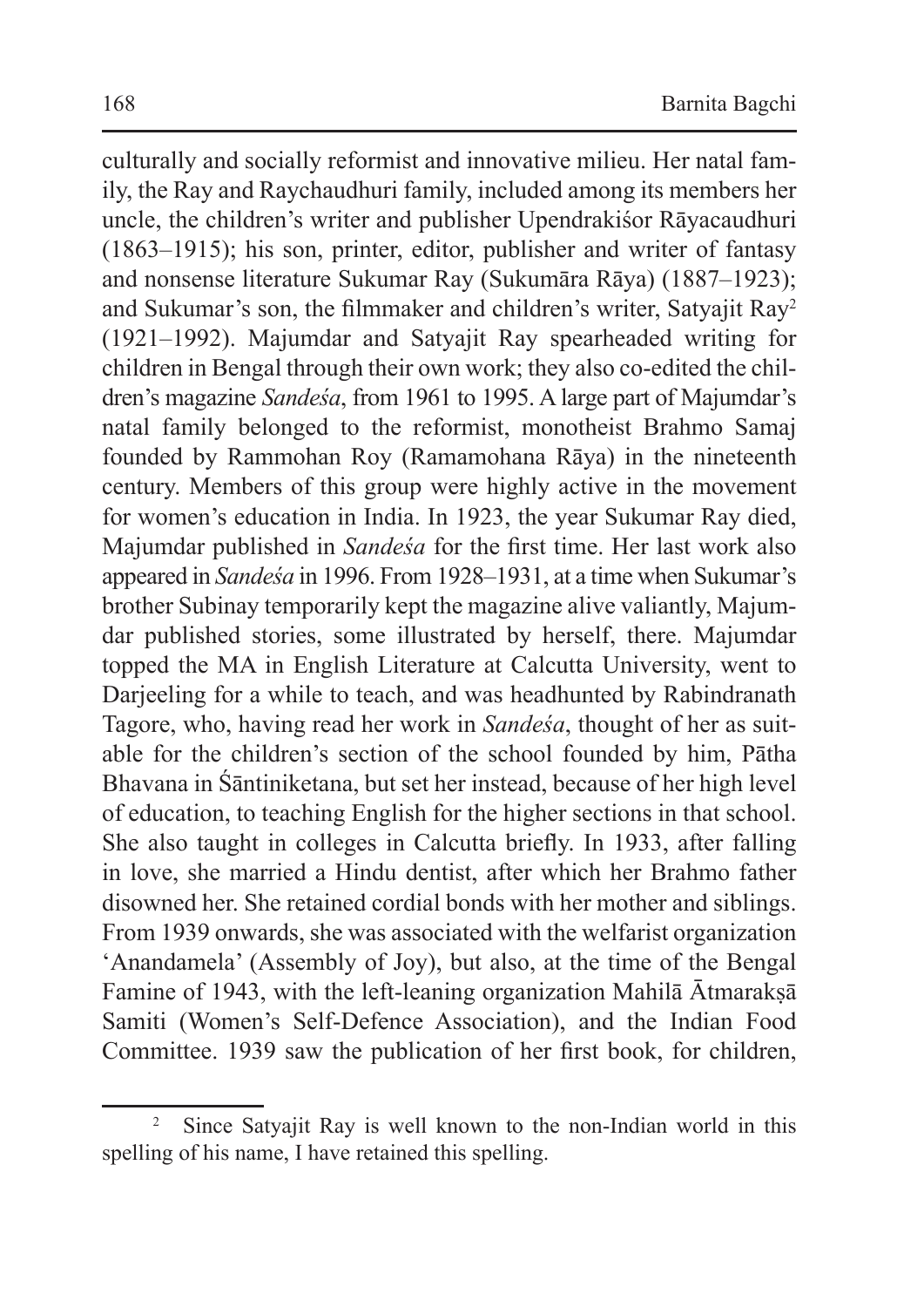a collection of stories, *Badyināther baṛi* ('Badyināth's Pills').<sup>3</sup> This was also the period of publication of a journal edited by her cousin, the great social worker and founder of the Calcutta Social Project, Kalyani Karlekar: *Meyeder Kathā*. Majumdar also gave birth in the 1930s to two children, a son and a daughter. All this can be learnt from *Pākdaṇḍī*.

In 1947, after Indian independence, Majumdar's cousin Satyajit Ray wanted to have her children's stories published in a book (Majumdar 2001: 118), by, according to Ray, "the best publisher in the country".<sup>4</sup> This publisher was Signet Press, run by the extraordinary Dilip Kumar Gupta: *Din Dupure* ('In broad daylight'), also a collection of stories, carrying Majumdar's unique brand of whimsical, fantastic, humour-laden imagination, was published from this press in 1948, and is to date considered a classic of Bengali literature. In 1953 was published another classic by Majumdar, the humorous children's story *Padipisir barmi baksa*, recently translated as 'The Burmese Box'. At the age of 44, in 1952, Majumdar became associated with All India Radio, and involved in broadcasting programmes such as her everyday slot on *Mahilāmahal*, a programme for women. Her daily slot discussed the lives and problems of adolescent middleclass girls. She had outstanding colleagues at AIR, such as the speculative writer and poet Premendra Mitra. Humorous plays such as her own original composition *Vakavadha Pālā* ('The killing of the demon Vaka') were staged on the radio, and won the Delhi Sangeeta Nataka Award in 1963. Majumdar, like Sukumar Ray, wrote multiple such affectionate comedies bringing heroes of the Hindu epics *Ramayana* and *Mahabharata* close to the viewers, with imaginative humour.The 1950s and the 1960s were her most productive, successful years.

Majumdar's autobiographical narratives can be read by a very large age-group, from teenagers to adults. While the Ray family comprised entrepreneurial, master entertainers who brought reformist, innovative values into the public sphere of the arts, the leading woman writer from

<sup>&</sup>lt;sup>3</sup> I have been unable to find the name of the publisher of this.

All quotations from Majumdar are my translations.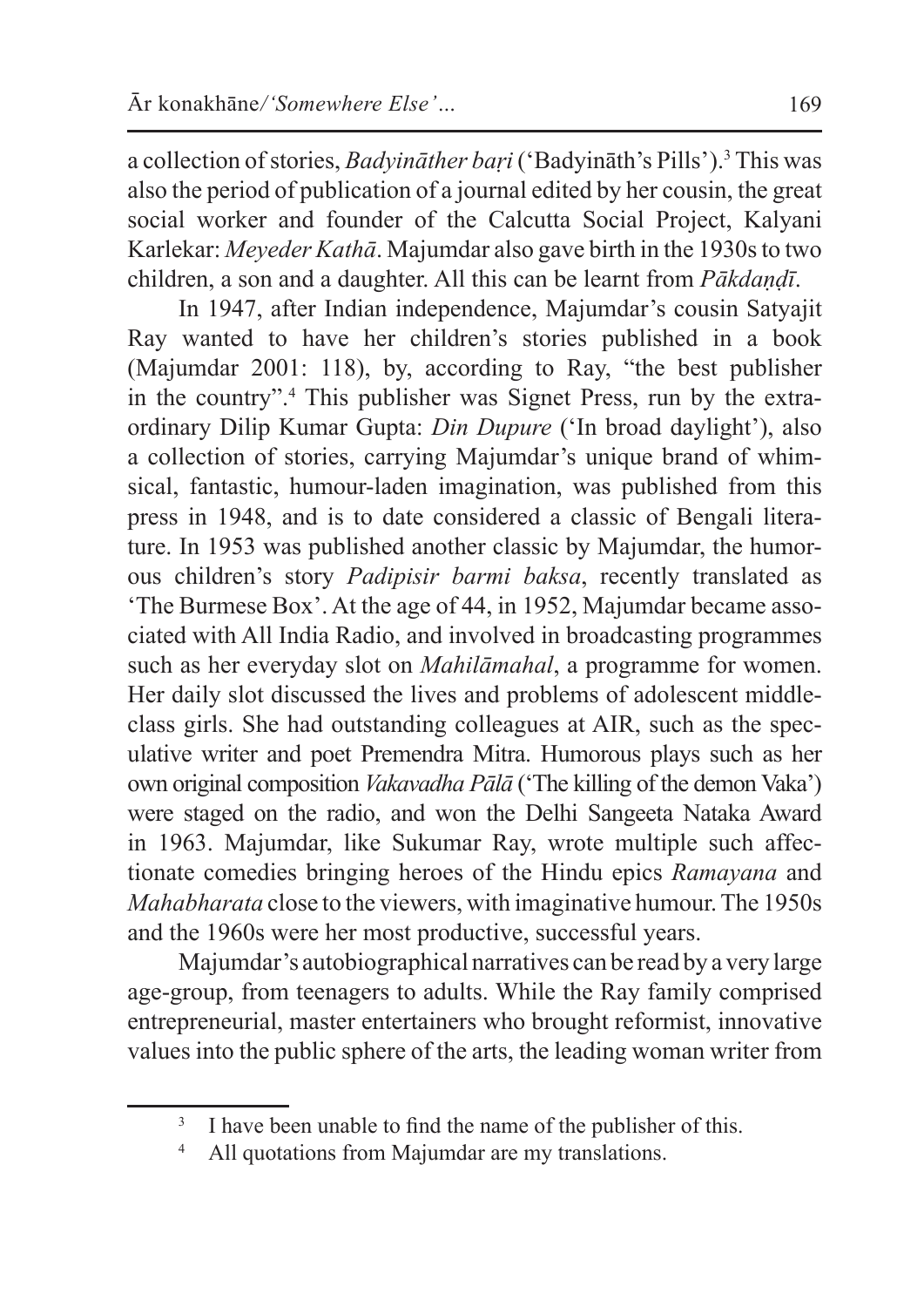this milieu presented her own development as a girl and human being in this milieu to her readers in complex ways, in which we see the gendering and ungendering of the self of a most subversive '*bhadramahilā*' or gentlewoman (Bagchi 2009). Majumdar's autobiographical writing also represents reformist men and women affectionately and humorously, and reimagines various, wide ranging spaces associated with them, to evoke utopia in her self-writing and life-writing. Her beloved, modern, utopian figures and spaces include Rabindranath Tagore and Śāntiniketana. Majumdar, as mentioned before, taught in Pātha Bhavana, the school founded by Tagore in Śāntiniketana, at Tagore's request, and she lived in the utopian community of Śāntiniketana later, long after Tagore's death.

Majumdar was born in 1908 in Shillong, and lived there till 1919. In her natal family, as there would later be in her marital life, there was a never fully resolved dichotomy between Brahmo and Hindu beliefs. Her marrying for love into a Hindu milieu and her partly Hindu ancestry is also represented in her work, with attraction to and a sense of tensions between Brahmo and Hindu persons and milieu in her life. Some of her father's siblings were Hindu, while some, notably Majumdar's father, the geological surveyor Pramadaranjan, converted to Brahmoism. Equally, her mother's mother was disowned by that grandmother's father because Majumdar's mother's father, Ramkumar Bhattacharya or Vidyaratna had embraced Brahmoism—Ramkumar left his wife and children, became a traveller, wrote about the plight of coolies in the tea-plantations of India, as well as travelogues about the Himalayas, and returned to the fold of Hinduism, becoming a *sannyāsi*, renamed Ramananda Bharati. Majumdar's role as a powerful woman writer embedded in a culturally innovative milieu has begun to be analysed (Bagchi 2009; Bagchi 2014a; Bagchi 2014b). Majumdar wrote a bestselling cookbook which has taught generations of Bengali women how to cook economically and nutritiously (Majumdar and Chatterjee 1979). As a writer for children and young adults in Bengal, from the 1920s to the 1990s, Majumdar was a wise, funny informal public educator, who was both influential and multidimensional. The utopias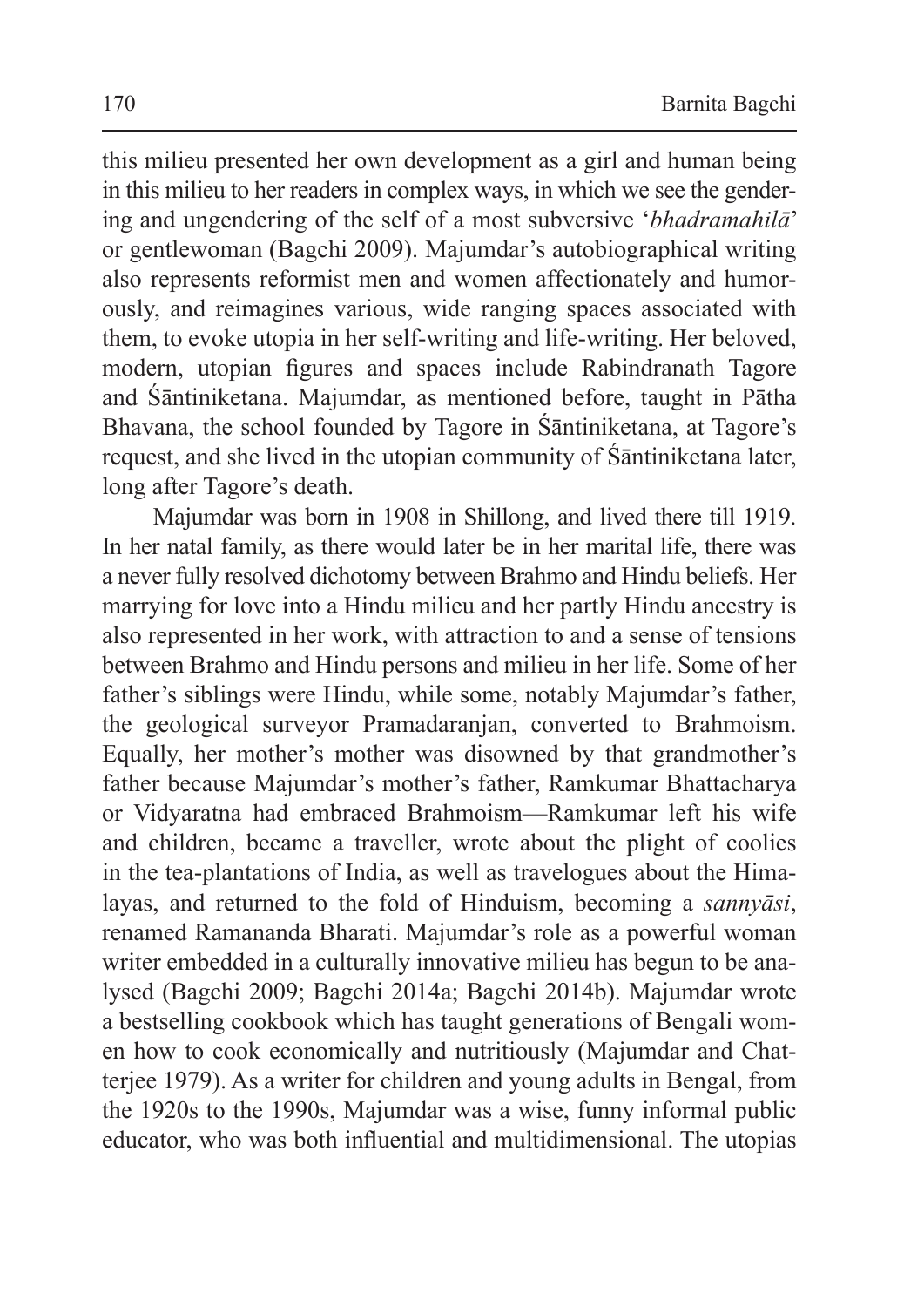of literary and cultural modernity in modern South Asia are beautifully captured by her writing. Majumdar, indeed, grew up in and later played a leadership role in one of the major 'literary utopias of cultural communities', the title of a recent book (Corporaal and Van Leeuwen 2010), in which Debashish Chattopadhyay has a suggestive article on Monday Club and Nonsense Club, two civil society literary-cultural clubs led by Sukumar Ray, that are analysed as utopian (Chattopadhyay 2010). The periodical *Sandeśa* that Majumdar co-edited, with her cousins Satyajit Ray and Nalini Das, helped to form an even broader and influential cultural utopia, with elements such as communities of readers, participation in Book Fairs, writing by children in the magazine, and a nature study and ramble club that all nucleated round the magazine. Further, Majumdar's own life showed an abiding interest and intermittent participation in a very eclectic range of social, cultural, and/or political activisms, with their own utopian projects. These range from the organization 'Anandamela' which promoted sport among women to the many experiments initiated by her cousin, the social activist Kalyani Karlekar, notably the pioneering Calcutta Social Project which worked with local underprivileged inhabitants in the area around the house in Calcutta in which the Sandeśa office was situated; it also included other fascinating experiments such as Karlekar's journal *Meyeder Kathā*, 'Women's Stories', and for which Majumdar wrote. All these utopian experiments that Majumdar participated in are remembered through her autobiographical writing, especially *Pākdaṇḍī*, which covers the full gamut of her life. (*Ār konakhāne* deals with her life before marriage, while *Kheror khātā* is a series of humorous vignettes drawing on her life-experiences.)

Majumdar's short stint of teaching at Pātha Bhavana, the school founded and run by Tagore in the grounded utopian educational and social community of Śāntiniketana in rural Bengal (Bagchi 2016), left her with respect for the way that institution despised rigid, formal institutional education, and the way it emphasized an education that prized creativity and the experimental. Classes in Śāntiniketana would frequently be held in the open air under trees. Creative writing, painting,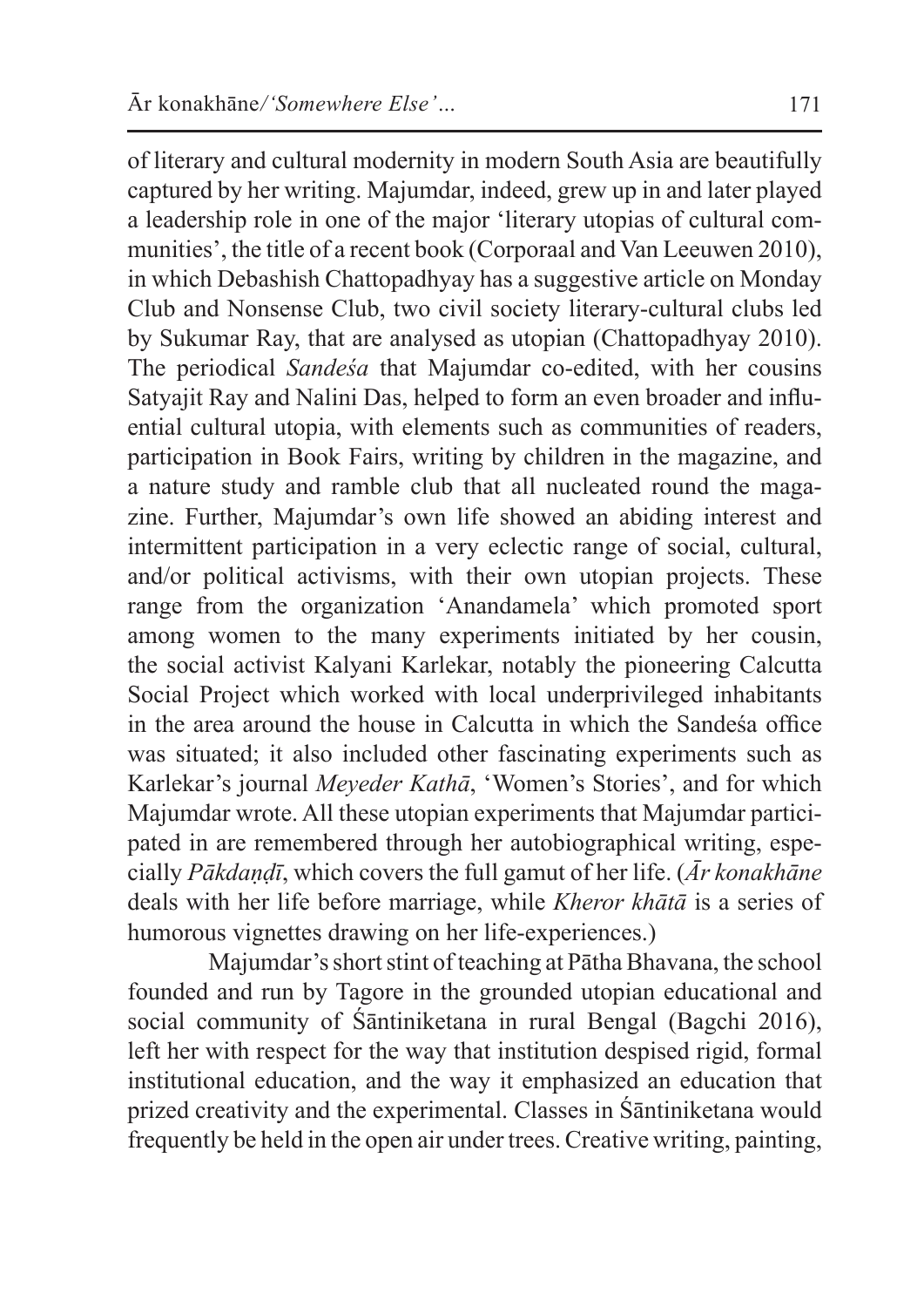batik, dancing, singing, and other such crafts and creativity-based activities would be encouraged. Majumdar chose to leave teaching in Śāntiniketana because even this was too routine and constricting for her, but she later had a house in Śāntiniketana, where she lived part of the year. Her Śāntiniketana experiences yielded hilarious anecdotes such as the one about Tagore, hearing of a cow being described as a domesticated vegetarian animal, saying that he was a domesticated vegetarian too. Tagore she views with love and admiration, but also as someone around whom petty politics and sycophancy and bitterness grew.

*Ār konakhāne* invests stylistically and affectively in representing utopian spaces, most notably Majumdar's childhood home in Shillong, a mountainous city in north-eastern India, and Śāntiniketana. Recapturing and reinventing her past self, Majumdar is also continuously attentive to the lyrical and sometimes fierce beauty of nature, to different kinds of Others to her own middle-class Brahmo self, from indigenous peoples, many of them poor and marginal, in north-east and east India, to Roman Catholic and Protestant nuns or missionaries who taught her, to the many inhabitants of Masua in Mymensingh (her paternal ancestral village, from which for example their beloved domestic staff member Jāmini, a poor, marginal inhabitant, came). *Ār konakhāne* invests powerfully in representing the tribal women of north-east India, with their fierce independence, and in depicting Majumdar's attachment to mountainous landscapes and mountain peoples. In her 1980s fantasy-writing, such as *Hāwār dāṁri*, such mountain peoples and places are also at centre-stage.

In *Pākdaṇḍī*, Majumdar writes at length about the '*pākdaṇḍī*' of the title: this is a winding, serpentine path used to climb steep mountains, and is seen by Majumdar as a beautiful, dynamic refuge, and a dynamic utopia. Unlike the straight, steep path to the top of the mountain that also existed in the Shillong of her childhood, the '*pākdaṇḍī*' would wind up slowly, with many shadows; sometimes it would seem as if the path entered the forest, while on the mountainous side of the path, there were plants such as silver-ferns and maidenhair ferns, violets, wild strawberries, or honeysuckle. Gathering such plants and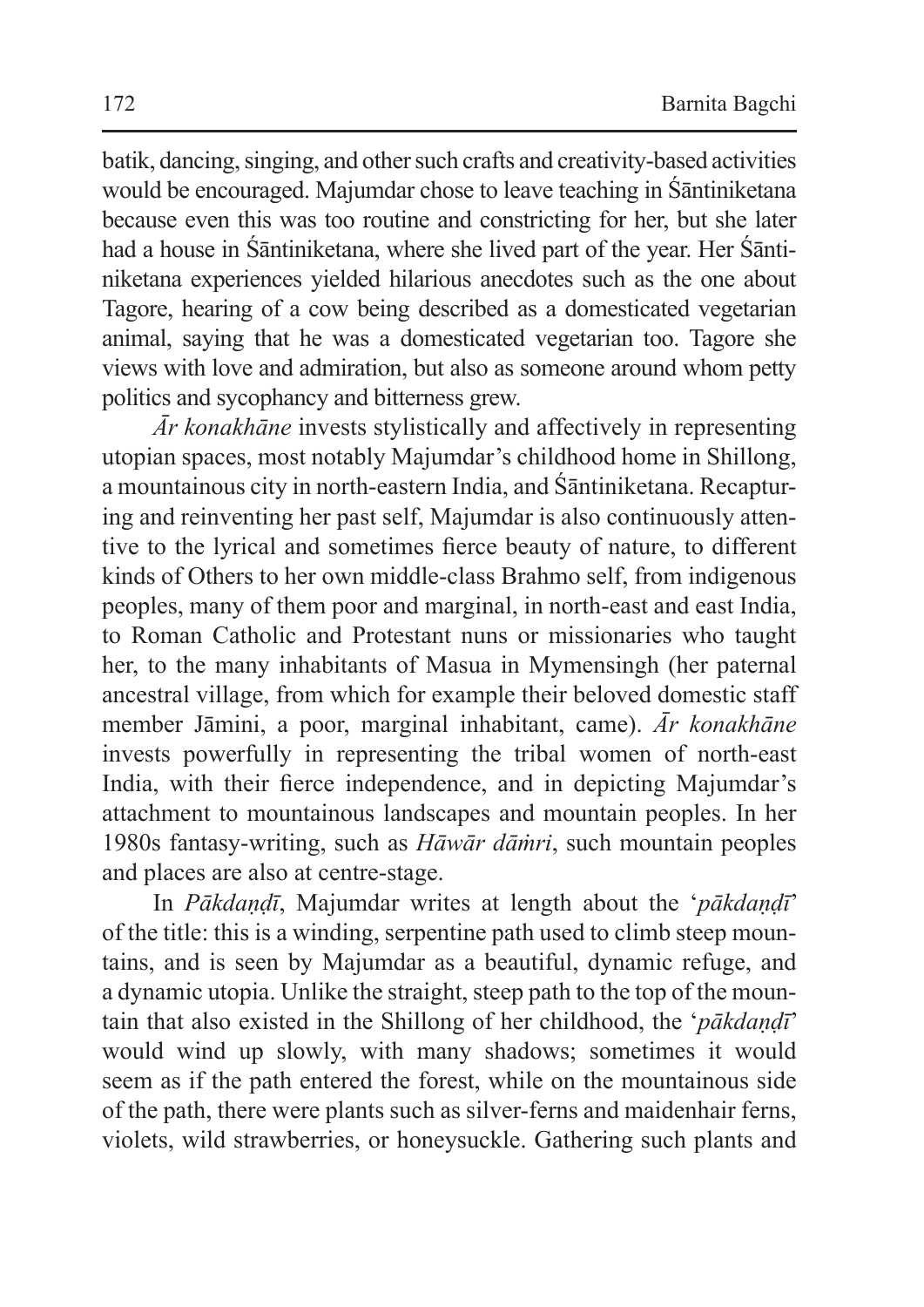flowers, one could climb the steepness without travails. Equally, one could lose any sense of what one's destination was (ibid.: 133–134). She writes that the book is titled so because she sees her life as one of "being in motion while observing wonderful things, collecting beautiful things and filling up one's mind" (ibid.: 134).

Majumdar's maternal grandfather Ramkumar Bidyaratna/Ramananda Bharati, with his changes of identity from Hindu to Brahmo to Hindu *sannyāsi*, his writings that described the plight of coolies, and his love of and writing about mountains, is a locus, in Majumdar's autobiographies, of movements between desire and loss and movements to otherwheres. When writing about how and why she chose to leave her teaching position in the Tagorean utopia of Śāntiniketana, Majumdar wrote, "Gurudev [Tagore] was abroad; the local authorities did not agree with me on all things; moreover, it was as though someone would whisper to me, 'not here, not here, somewhere else, elsewhere. Suddenly, I tendered my resignation letter, and it was accepted too. It pained me to leave" (Majumdar 1989.: 175).

*Ār konakhāne* begins with the sentence "The safest place in the world was my mother's house" (ibid.: 3). 'High Winds' was the name of the house in Shillong, and in fact it was the house they lived in because their father was a geological surveyor in government employment in Shillong: but to the memory-maker Majumdar, this was her mother's home, not her father's. In this world, domestic staff drawn from the tribal or indigenous peoples of India were fascinating close companions of the children. Take Ilbon, for example, a female servant, who would tell fantastic, hairrising stories about serpents and suchlike. Fiercely independent, Ilbon would talk of her son Hedriksen who had gone abroad, and did not keep in touch with his mother anymore. The fruits, flowers, winds, ferns, and beauty of north-east India fill the first pages of *Ār konakhāne*. Cultivating nature brings its own parables, as for example Majumdar discovers as a young girl when, impatient when a seed she planted is notshowing up as a plant, she digs up the earth, only to find she has cut a budding green shoot into two; her mother tells her, "Everything happens in good time. Nothing can be forced" (ibid.: 44).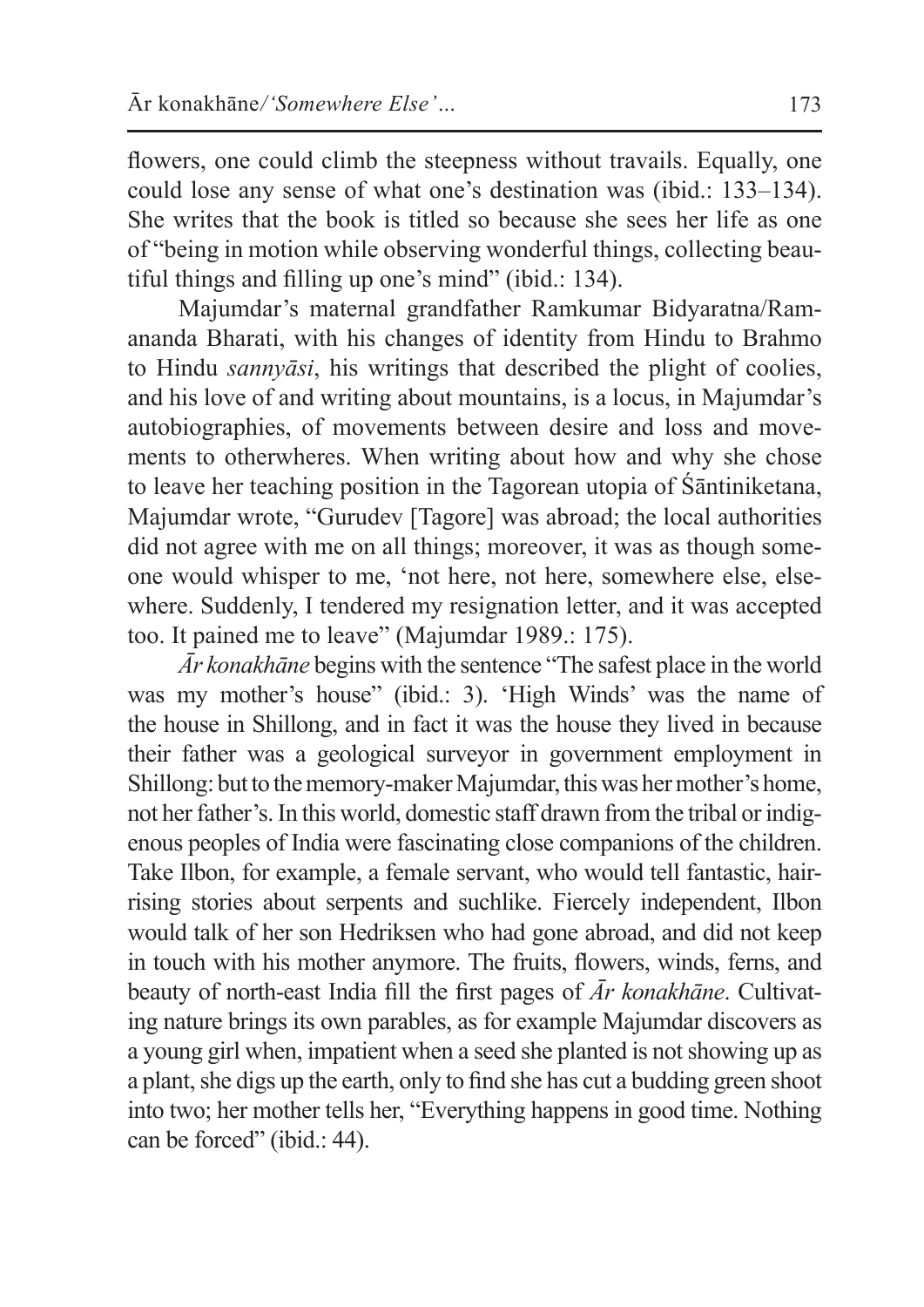Living in Shillong till age eleven, Majumdar's adult self recalls the little girl that she was coming to know about the First World War which started when she was six. Majumdar's father, then in his forties, wanted to join the war, and was refused because of his age. But women like Ilbon had experience of men like her son's father going to 'Frang' (France) and not returning, and of her husband's mother getting a pension as a result. Ilbon remained separated from her son and her mother-in-law, who lived in Nongpo; she refused to talk about this further with the children, but had an admirer who lived in the house next door to the children, with whom she would laugh and joke, though the children could guess that the subject of her son and her late partner pained her.

*Kheror khātā* consists of a series of small sketches. This, Majumdar's book of vignettes based on her memoirs, also creates distinctive humorous, whimsical utopias, which can be argued for as liminal spaces in the here-and-now, heterotopia, as it were, using Foucault's suggestive notion of 'real' spaces, such as brothels and cemeteries, that are liminal and offer opportunities of social critique from that vantage point (Foucault and Miskowiec 1986). Such heterotopia in Majumdar's autobiographical writing includes her depiction of the creative, festive, welcoming anarchy of '*boipārā*,' the area around College Street in north Calcutta where the publishers of Bengali books had their offices and shops, and where authors and publishers would mingle and socialize, festively celebrating the Bengali new year, for example.

All the little narratives in *Kheror khātā* are autobiographical, or based on Majumdar's family lore and history, and they are also humorous snippets: history, past, present, and future, are reconfigured in them. The sketches deal with themes as diverse as the history of Bengali amateur fishing, the book trade, women's work, food, thieves, medicine and medical practices, romantic love and conjugality, train journeys, and household economy. The range is across classes and genders, though I find it telling that the collection opens with a piece called 'Meye Chākre'('Working Women', Majumdar 2009: 1–4), and ends with another called 'Meyeder Kathā' ('Tales of Women') (Majumdar 2009: 145–148). In a sense, one gets a sense of female-centred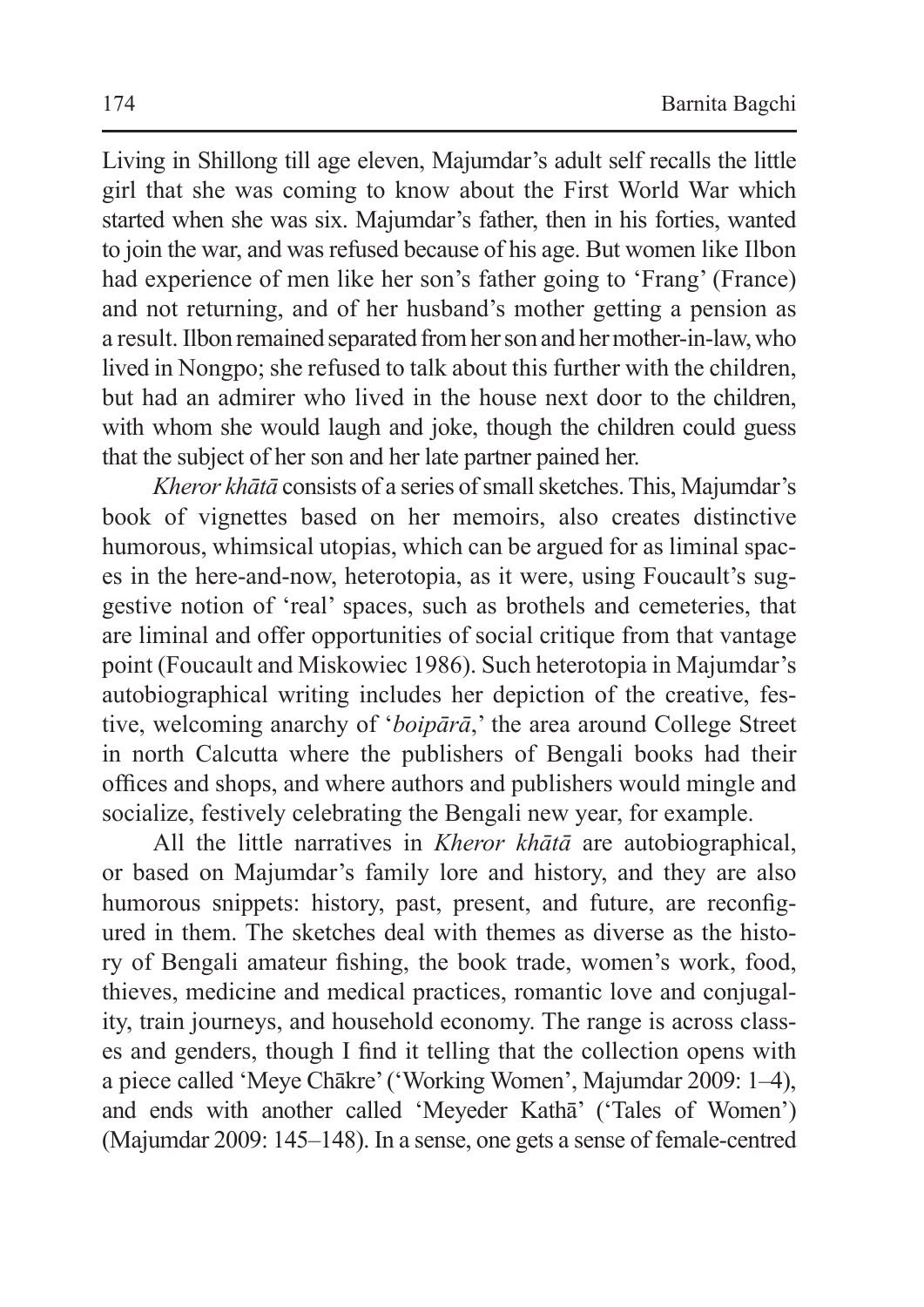heterotopia in this volume, with depictions of independent-minded, memorable women, and the spaces they make their own in the world, straddling the public and the private.

Such sketches and the depictions of such women also puncture and subvert any neat dichotomy between tradition and modernity. The piece 'Meye Chākre' on working women is at once sympathetic and humorously critical of middle-class working women. After vividly evoking working women's competence, intelligence, endeavour, and elegance of personal habits, Majumdar then evokes the babu-like habits that such women often adopt—refusing, for example, to do anything menial unless their 'peons' do it for them. The tone is always humorous and detached. Majumdar also tells an anecdote about a successful working woman who asks her if she cooks if and when her servants are indisposed or away—this lady does not, preferring to go and live with her mother in these circumstances. This acquaintance does not want to become a kitchen slave, Majumdar's term, translated from Bengali, and Majumdar is critical of persons who see women's household work as mere slavery. Majumdar herself expresses pride in being able to cook competently, hygienically, and with optimum efficiency, and this is part of the continuum of her competence, in which, as she says in *Kheror khātā*, she gladly cleans the bathroom drains in her home. Majumdar, who was taught to design and tailor her own clothes and those of others by her mother (who apprenticed her daughters to a professional tailor for this), thus was a most unusual '*bhadramahilā*,' with none of the revulsion from 'lowly' tasks typical of her class.

Equally, in the closing sketch 'Meyeder Kathā' in *Kheror khātā*, Lila sees her foremothers as thoroughly 'modern' women. She narrates deftly the exploits of women who lived a century before *Kheror khātā* was written, such as Lakshmi Devi, the intellectual and writer Sivanath Shastri's grandmother, who chased a tiger with a burning piece of wood from her oven, and in the same vein is the tale of Majumdar's grandfather's aunt, who walloped, with two green coconuts, a tiger who had seized a calf. Majumdar finishes *Kheror khātā* with a line about an 84-year-old aunt of her father's, "as beautiful as a lotus", who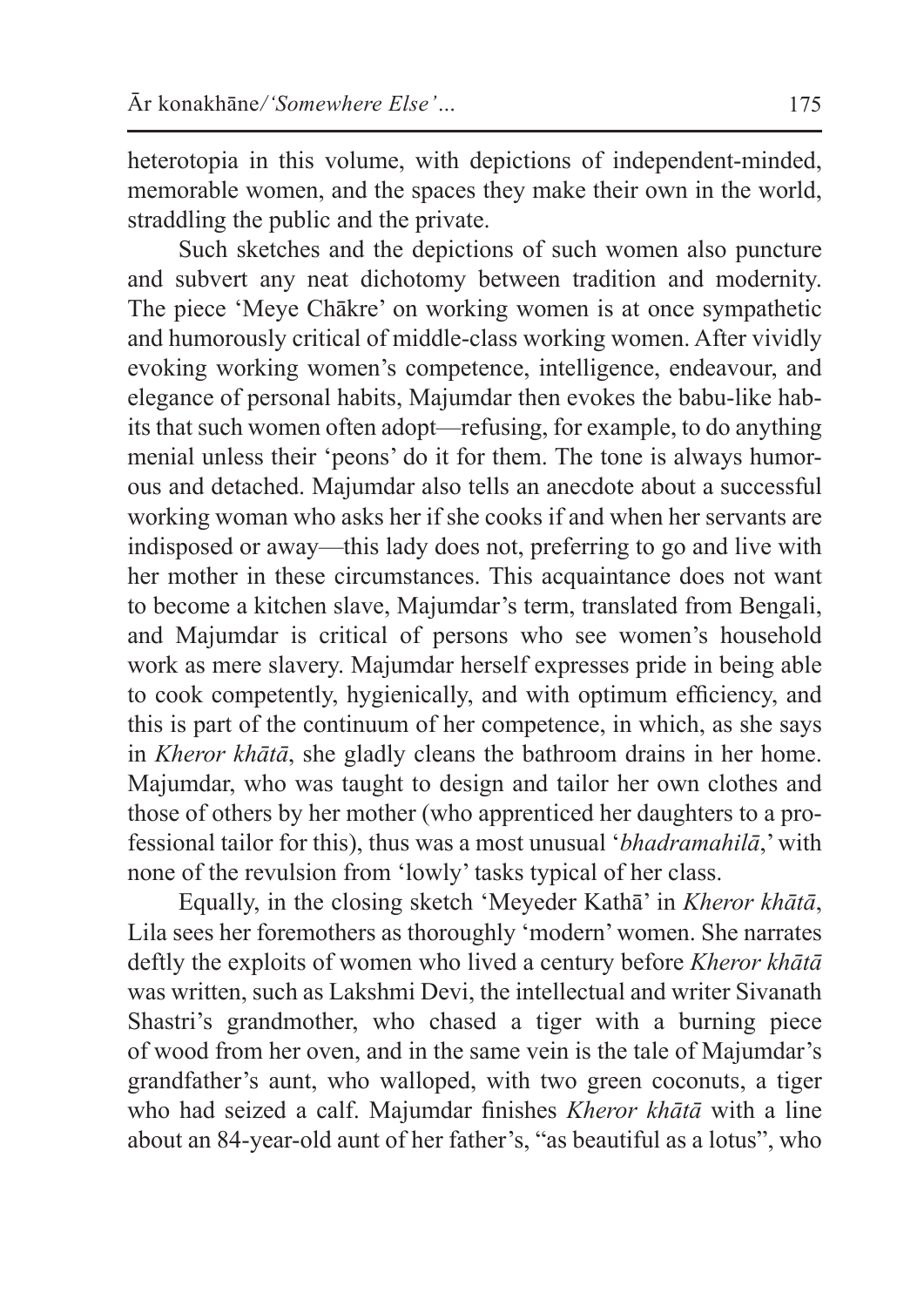would sit and smoke hookahs. "Then what shall I call modern?" asks Majumdar (Majumdar 2001: 148).

Equally zany and unique is Majumdar's depiction of a female relative, Snehalatā Moitra, who, the writer informs us, was India's first female graduate in mathematics. She is presented to us by her nickname Patadidi, as a wonderful, whimsical human being (Majumdar 2009: 28–31). Patadidi is represented as mixing the most practical and the most egregious advice. To cool a hot house, she recommends dumping all the foul smelling drain water on the roof—once the water evaporated, the layer of garbage would create insulation. Equally, she advises that to cool water on a hot day, one should wrap a sopping wet towel round the water pitcher and keep it on the roof when it is hottest outside advice which worked perfectly. Patadidi is also shown straddling science and spirituality, with her '*rudrākṣa*' necklace and a picture of the Hindu guru Ramakrishna Paramahansa, symbols of her spirituality, being constant companions. It is this sort of utterly confident nonchalance and virtuoso eccentricity, mixing disparate domains of life and understanding, that Majumdar loves to valorise in her writing.

Denaturalization, renaturalization, and denaturalization again—this is the constant process at work in Lila's work, including her autobiographical narratives: arguably, utopian imagination at its best engages in the same simultaneous defamiliarization and refamiliarization, with the otherwheres of utopia taking us away from, and then signalling us back to the now-here in which utopian writing is composed. A piece on food in *Kheror khātā* narrates an encounter between the uncle of a friend of Majumdar and a fisherman on a river. The uncle saw the fisherman eating with relish the gravy of what looked like a large egg. He then learnt on asking that since this man was so poor that he could not afford anything but '*lankarjhol*', 'gravy with chillies'. He would therefore cook using a very large pebble. This is an utterly defamiliarizing depiction of how marginal, poor people cope with abject poverty, showing how the man creates, in dystopian circumstances, his own utopia or otherwhere of the imagination. Majumdar's autobiographical writing, like her fiction, instead of having an earnest,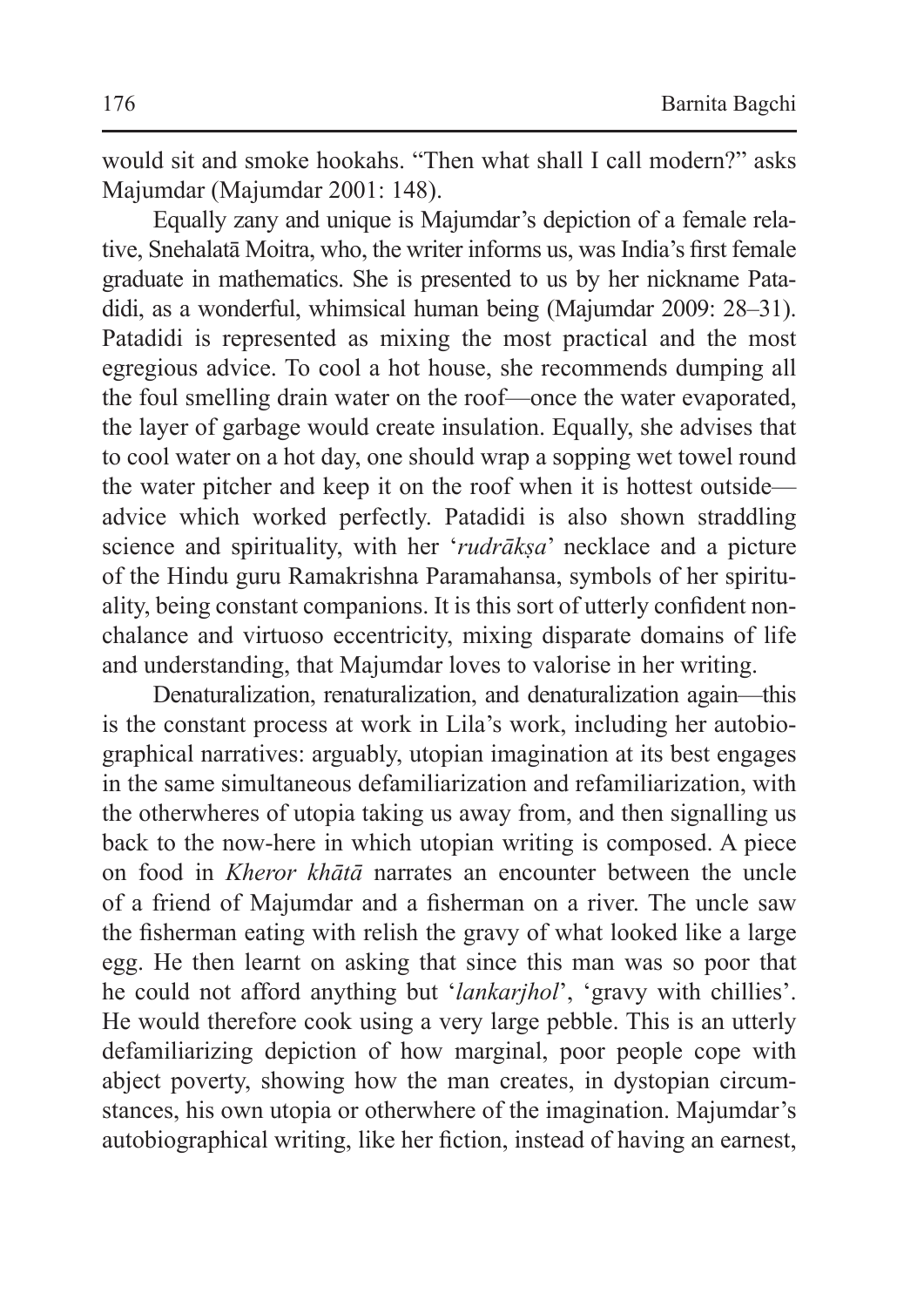didactic, or fervent approach, has the defamiliarizing, imaginative, and sharply critical perspective on women's lives that is a sine qua non in our academic work on women's autobiographical writing, and, as I have argued, this writing moves imaginatively and continuously through the otherwheres or '*ār konakhāne'* of utopia and heterotopia.

## **References**

- Bagchi, B. 2009. Cheery children, Growing Girls, and Developing Young Adults: On Reading Growing and Hopscotching across Categories. In: R. B. Chatterjee and N. Gupta (eds.). *Reading Children: Essays on Children's Literature*. New Delhi: Orient Blackswan: 163–181.
- (ed.). 2012. *The Politics of the (Im)possible: Utopia and Dystopia Reconsidered*. New Delhi: SAGE Publications India.
- —. 2014a. Fruits of Knowledge: Polemics, Humour and Moral Education in the Writings of Rokeya Sakhawat Hossain, Lila Majumdar and Nabaneeta Dev Sen. In: *Asiatic: IIUM Journal of English Language and Literature*, 7(2): 126–138.
- —. 2014b. Connecting Literature and History of Education. Analysing the Educative Fiction of Jean Webster and Lila Majumdar Transculturally and Connotatively. In: B. Bagchi, E. Fuchs and K. Rousmaniere (eds.). *Connecting Histories of Education Transnational and Cross-cultural Exchanges in (Post)colonial Education*. Oxford–New York: Berghahn Books: 213–226.
- Bidyaratna, R. [1888] 1982. *Kuli Kahini*. Kolkata: Jogamaya Prakashani.
- Chattopadhyay, D. 2010. Nonsense Club and Monday Club: The Cultural Utopias of Sukumar Ray. In: M. Corporaal and E. J. Van Leeuwen (eds.). *The Literary Utopias of Cultural Communities*, *1790–1910*. Amsterdam– New York: Rodopi: 243–252.
- Corporaal, M. and E. J. van Leeuwen (eds.). 2010. *The Literary Utopias of Cultural Communities*, *1790–1910*. Amsterdam–New York: Rodopi.
- Dutton, J. 2010. 'Non-western'Utopian Traditions. In: G. Claeys (ed.). *The Cambridge Companion to Utopian Literature*. Cambridge: Cambridge University Press: 223–258. https://dx.doi.org/10.1017/CCOL9780521886659.010.